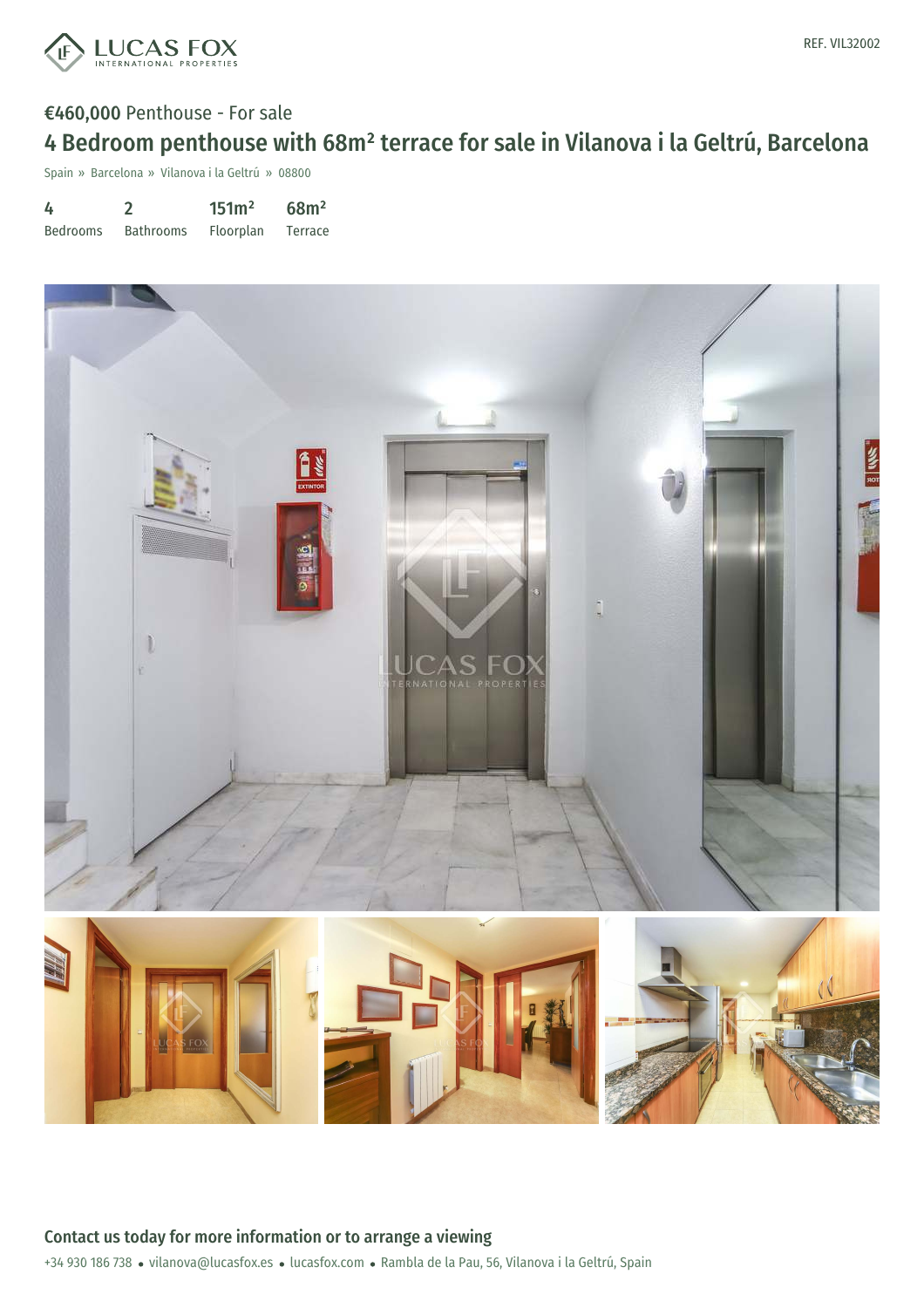

## €460,000 Penthouse - For sale 4 Bedroom penthouse with 68m² terrace for sale in Vilanova i la Geltrú, Barcelona

Spain » Barcelona » Vilanova i la Geltrú » 08800

| 4               |                  | 151 <sup>m²</sup> | 68m <sup>2</sup> |
|-----------------|------------------|-------------------|------------------|
| <b>Bedrooms</b> | <b>Bathrooms</b> | Floorplan         | Terrace          |

#### OVERVIEW

## Wonderful duplex with 4 bedrooms, 2 bathrooms, a jacuzzi for 6 people, elevator and large terraces. For sale in the centre of Vilanova i la Geltrú

This magnificent duplex penthouse with views of the mountains and the horizon, is distributed over two floors.

On the first floor we find a hall and then a beautiful kitchen equipped with appliances, oven and ceramic hob, in addition the kitchen has a gallery area to use as a pantry and place the washing machine.

On this same floor there is a spacious living room with large windows that provide the room with great light and in turn has an access to the 27m² terrace with unobstructed views of a children's playground. This terrace is ideal for enjoying breakfast outdoors with privacy as it has electric awnings.

From the living room we go to the night area through a distributor in which we find a large built-in wardrobe located in the stairwell, ideal for use as a storage room. This area is made up of three large exterior rooms, all of them double, with fitted wardrobes and with access to the terrace. To service this area there is a full 4-piece bathroom with a shower.

A marble staircase leads us to the second floor where we find a large multipurpose space with two rooms. The first room is currently used as an office and living room, with access to the 22m2 terrace where you can enjoy family gatherings and has the capacity to place a barbecue. The other room is a spacious master bedroom with a full four-piece bathroom with shower and access to the other 20m2 terrace, with a fantastic wooden Jacuzzi with capacity for 6 people from where you can enjoy the views of the mo[untain](mailto:vilanova@lucasfox.es) and the old tow[n.](https://www.lucasfox.com)

The design duplex has top quality finishes, the floor is stoneware, it has natural gas heating with radiators, automatic awnings and two Split air conditioners in the multipurpose space and the master bedroom.

It is a great opportunity to live in the centre of Vilanova i la Geltrú, it is very close to a playground, schools, public transport, shopping areas, a 20-minute walk to the beach and the Vilanova i la Geltrú station and only 6 minutes from Rambla Principal.



[lucasfox.com/go/vil32002](https://www.lucasfox.com/go/vil32002)

Mountain views, Terrace, Jacuzzi, Lift, Marble flooring, Natural light, Air conditioning, Balcony, Built-in wardrobes, Chill out area, Double glazing, Equipped Kitchen, Exterior, Heating, Storage room, Transport nearby, Utility room, Views

#### Contact us today for more information or to arrange a viewing

+34 930 186 738 · vilanova@lucasfox.es · lucasfox.com · Rambla de la Pau, 56, Vilanova i la Geltrú, Spain